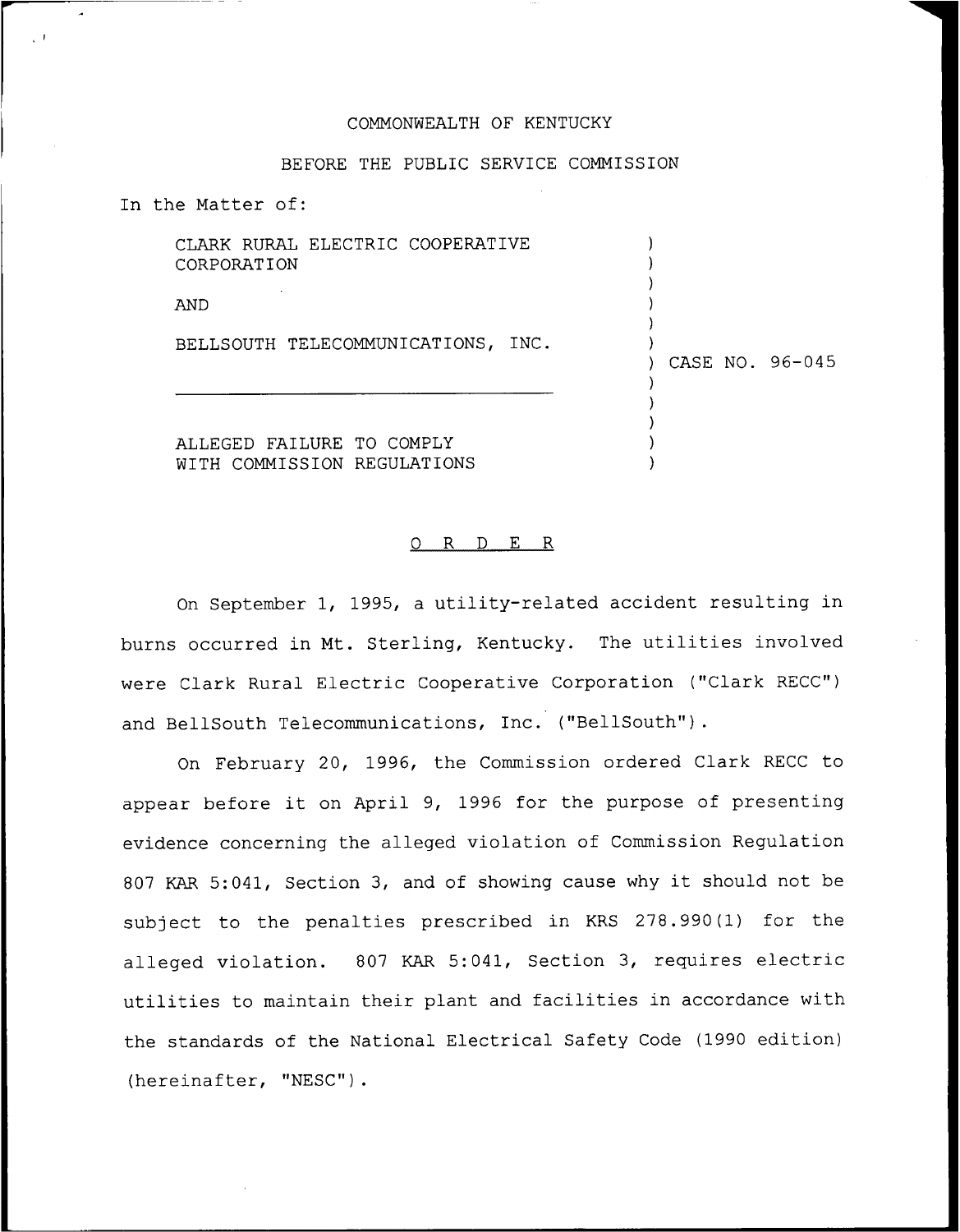In its February 20, 1996 Order, the Commission asserted that the electric conductors, which Clark RECC owns and maintains, failed to comply with the minimum clearance standards for aboveground wires and conductors as established by the NESC. However, Commission Staff ("Staff") subsequently discovered that the Institute of Electrical and Electronics Engineers, Inc. had published two different 1990 editions of the NESC. One printing states that it is the "corrected" edition.

Staff had not received notice of the above facts at the time it prepared its report of the September 1, 1995 incident. As <sup>a</sup> result, it inadvertently referenced the edition that had not been corrected and cited Clark RECC for a violation of 807 KAR 5:041, Section 3 -- a violation that it had not, in fact, committed unde the "corrected" edition.

Having reviewed the "corrected" 1990 edition of the NESC and being otherwise sufficiently advised, the Commission finds that the September 1, 1995 incident did not involve a violation of 807 KAR 5:041, Section 3. Hence, the allegation that Clark RECC has violated the regulation is erroneous. For these reasons, the Commission finds that the allegation should be dismissed from this proceeding.

IT IS THEREFORE ORDERED that:

1. Clark RECC's alleged violation of Commission Regulation 807 KAR 5:041, Section 3, is dismissed from this proceeding.

 $-2-$